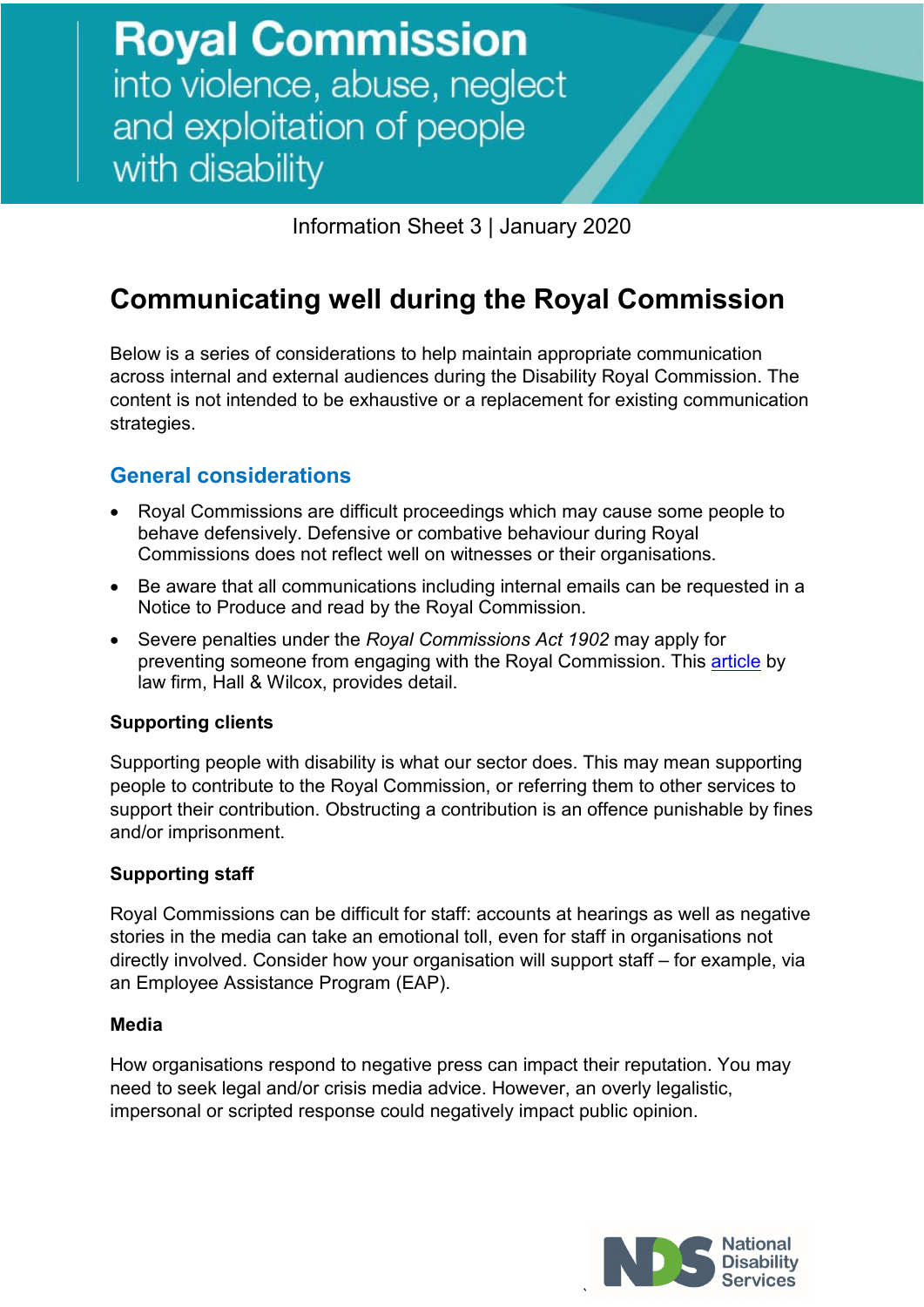Information Sheet 3 | January 2020

## **Communicating within your organisation**

- Organise regular briefings to keep staff at all levels informed about proceedings and help them understand news relating to the Royal Commission.
- Include the Royal Commission as a standing item on Board agendas covering what you have learned during proceedings, your organisation's preparedness, potential risks and opportunities.
- Ensure you have a clear media policy setting out how media enquiries should be handled, and who has authority to speak to media.
- Staff may encounter negative social media comments on their personal accounts as well as being drawn to defend comments made about your organisation. Have clear guidelines on who can respond on behalf of your organisation and how staff should handle unwanted comments. Staff should also understand risks to client privacy.
- Create a Royal Commission guide for staff covering:
	- o key messages, including how to respond to questions from clients and their families, or in conversation at a social setting
	- $\circ$  an internal point of contact for queries
	- o where to find information about the Royal Commission, including how to participate
	- o your organisation's media and social media policies
	- o access to personal support (e.g. EAP or if called to appear as a witness)
- You may have staff who want to contribute to the Royal Commission obstructing them is an offence; you should encourage them to use the legal and advocacy [services](https://disability.royalcommission.gov.au/support/Pages/default.aspx) available for them to do so.
- Ensure staff know that clients can contribute to the Royal Commission, know where to locate the supports available for clients to do so, and understand the penalties for impeding someone from doing so (*Royal Commissions Act 1902*).
- Implement training aimed at continuous learning and service quality improvement – such as NDS's [Zero Tolerance.](https://www.nds.org.au/resources/zero-tolerance) An [interactive PDF](https://www.nds.org.au/images/resources/NDS-ZT-resource-guide-final.pdf) with easy access to the resources is also now available.

### **Communicating with clients and families**

- Regularly update clients and their families in plain English about the Royal Commission proceedings. Send regular plain-English updates, assisting them to understand Royal Commission news and implications, if any, for them.
- Explain how you will be communicating with clients and families, and what actions are available to them.

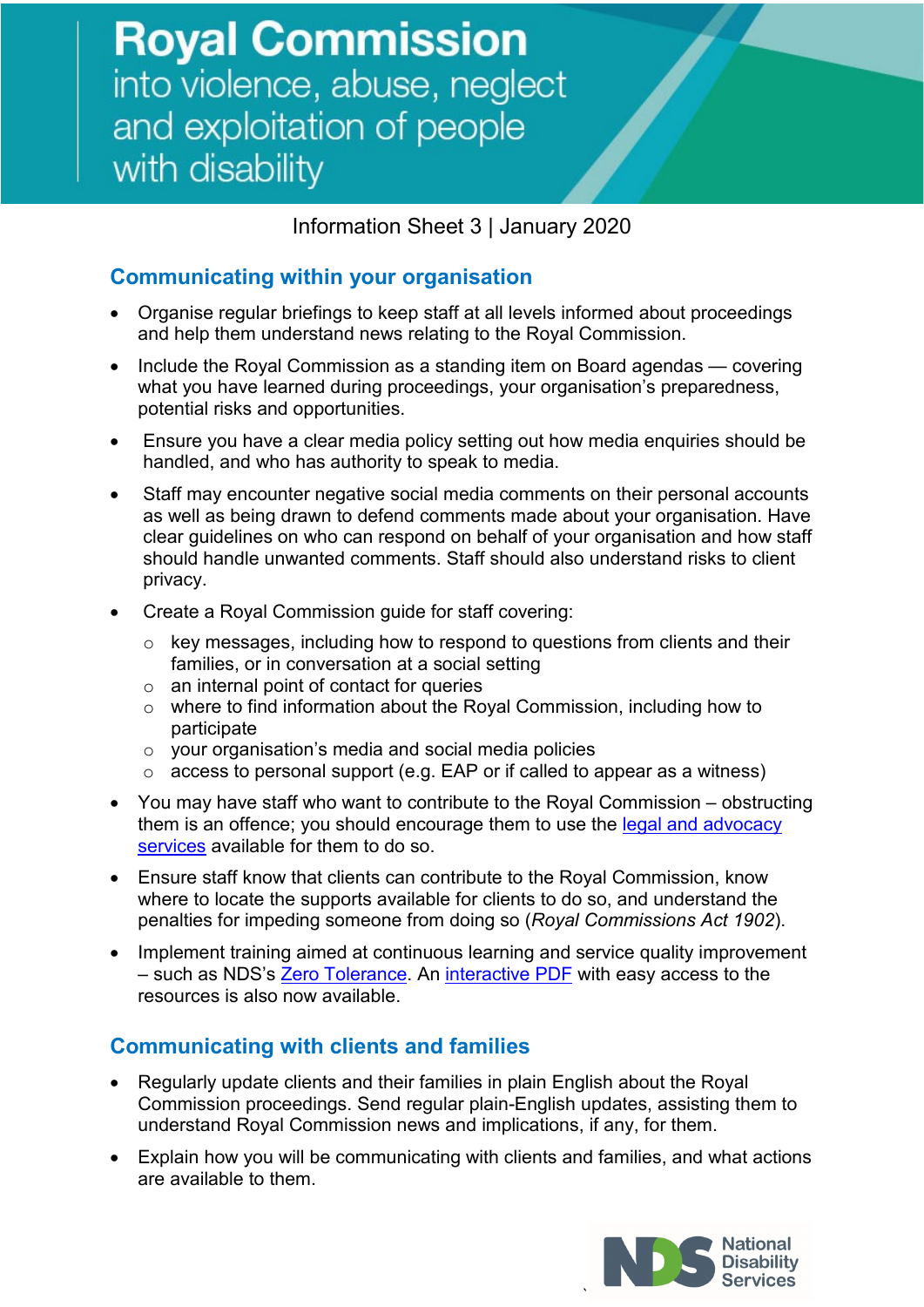Information Sheet 3 | January 2020

- Appoint a person to be the point of contact for any Royal Commission queries from clients and their families.
- Provide clients and families with information about how they can contribute to the Royal Commission and the supports available for them to do so.

### **External communications**

- As well as staff and clients, consider your organisation's external stakeholders when responding publicly. These may include corporate partners as well as government and the NDIA.
- Consider communicating directly with commercial partners about issues emerging from the Royal Commission and how your organisation is responding.
- Establish clear guidance about the roles and responsibilities of spokespeople in your organisation and how staff can refer questions they might receive from media.
- Appoint a single point of contact to communicate with the Royal Commission.
- Monitor Royal Commission related news, and follow NDS's Royal Commission alerts and hearing updates which provide overviews of themes as they emerge.
- If negative media exposure is anticipated, a crisis management plan may be required. Determine decision makers, spokespeople and their specific roles. Consider which professionals your organisation may contact for crisis media advice (see [NDS's expert panel\)](https://www.nds.org.au/royal-commission/get-supported) and how you will communicate to stakeholders including clients, their families and staff.
- Ensure you understand the rules governing the hearings. There are instances where information revealed during a hearing cannot be published from proceedings – including for witnesses appearing anonymously and/or details subject to non-publication orders.
- Be aware of obligations to maintain individuals' privacy.
- Some service providers have publicly stated support for the Royal Commission on their website.



`